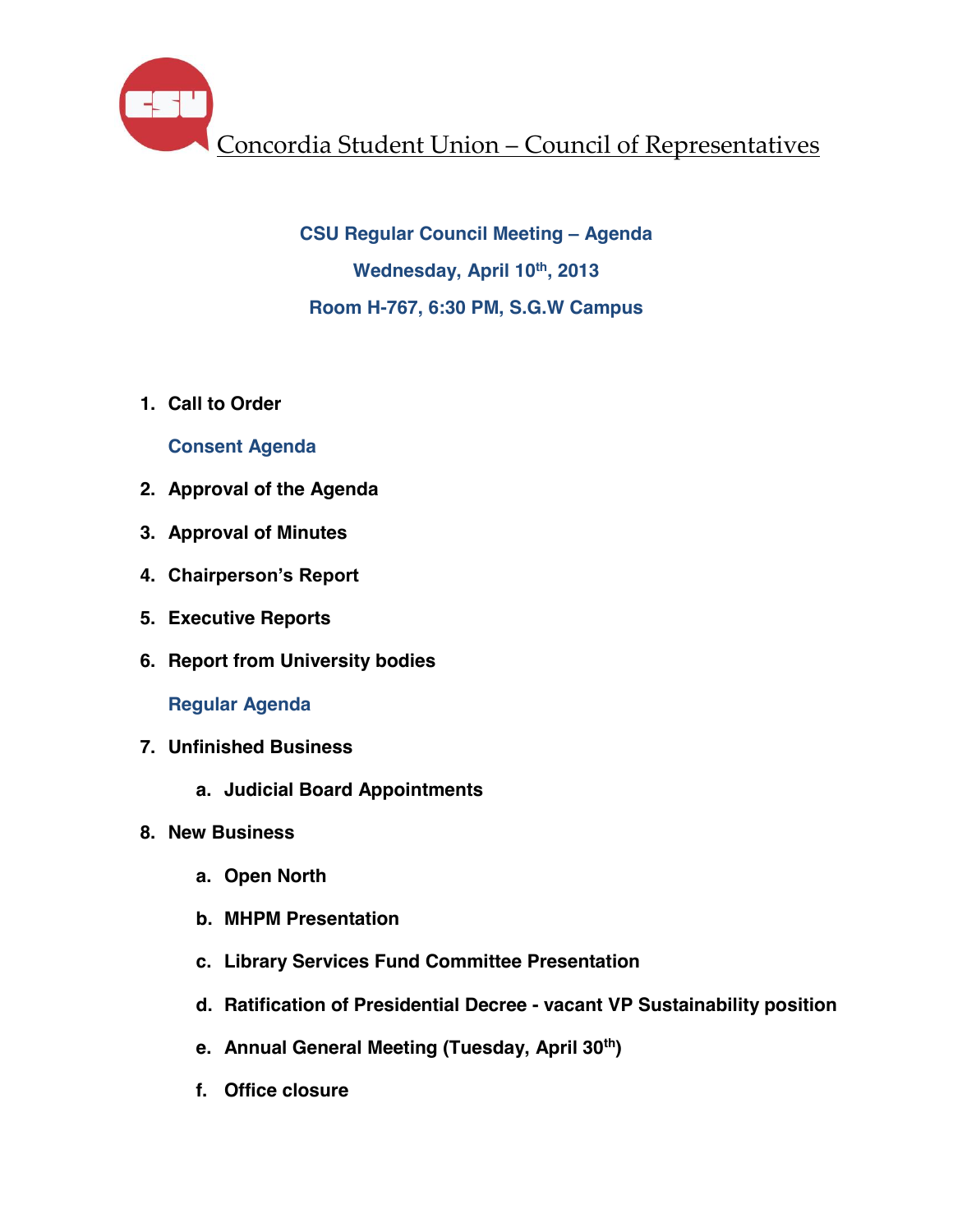Concordia Student Union – Council of Representatives

- **g. Innovation Committee (ad-hoc)**
- **h. Board of Director's Insurance**
	- **i. Acquire (VP Finance)**
	- **ii. Maintain & Guarantee (Policy Committee)**
- **i. ASFA Talks**
- **j. Maclean's Magazine - Steubenville**
- **9. Question Period**
- **10.Announcements**
- **11.Adjournement**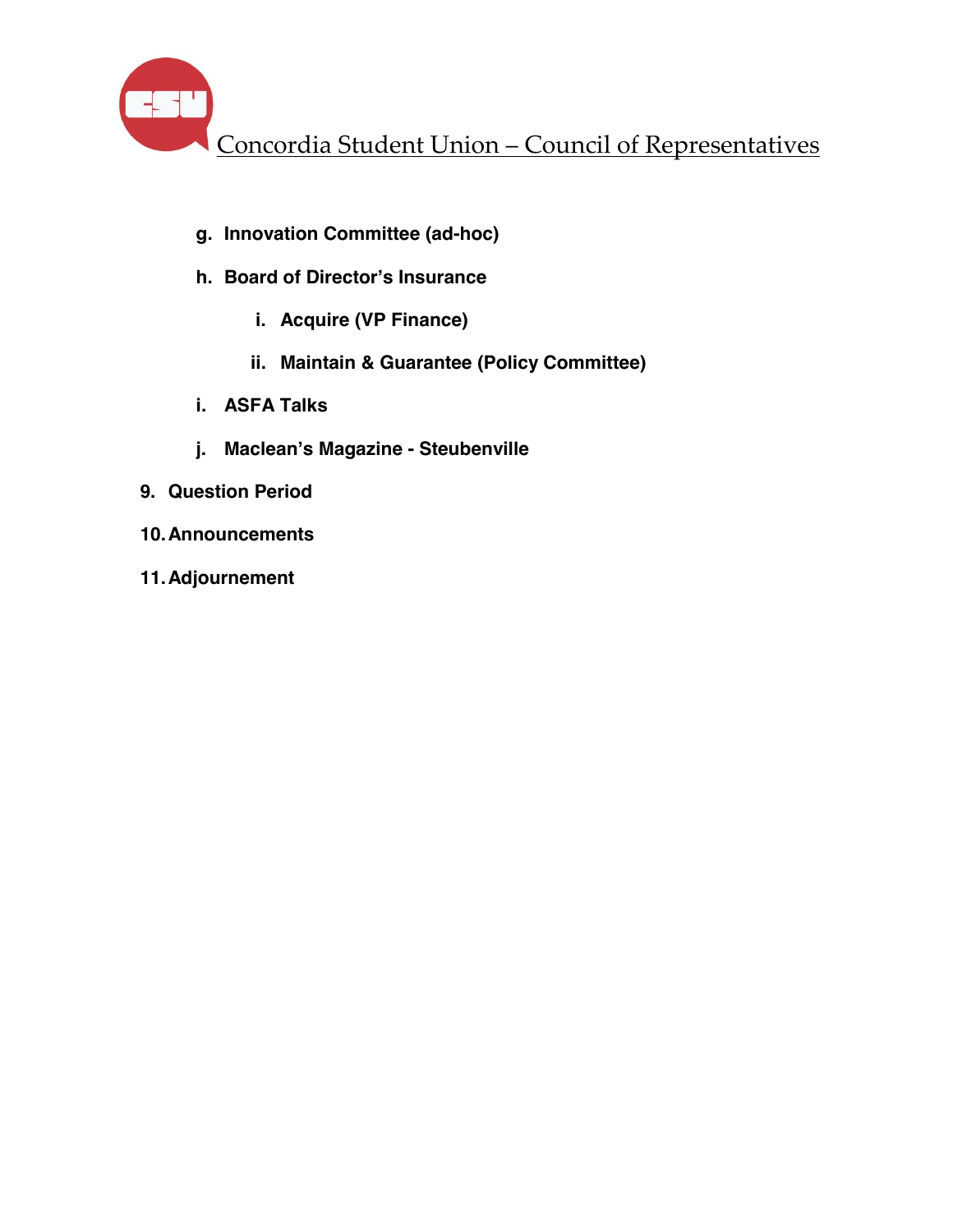# **1. Call to Order**

### **Meeting called to order at 6:41pm.**

# **Roll Call**

**Executives**  Keny Toto Stefan Faina Alexis Suzuki Hajar El Jahidi Simon Pierre Lauzon Andrew Roberts

### **Councillors**

Jordan Lindsay Fahd Ali Nasser Chris Webster Hardial Rosner Patrick Lefebvre Paul Jerajian Gonzalo Nieto Hannah Hackney Melissa Kate Wheeler Chad Walcott Anja Rajaonarivelo Ben Prunty Caroline Bourbonniere James Vaccaro Pierre Tardivo Martin

## **Consent Agenda**

## **2. Approval of the Agenda**

**Melissa Kate Wheeler**: Move point 8I up to 8D.

**Hannah Hackney**: Move 8J up to 8E.

**Andrew Roberts**: Move ratification up to point A.

**Fahd Ali Nasser**: Add points 'elections,' 'FASA,' and 'requisitions.'

**Hannah Hackney** moves to approve the agenda Seconded by **Gonzo Nieto**

## **VOTE**

All in favour of approving the agenda: 9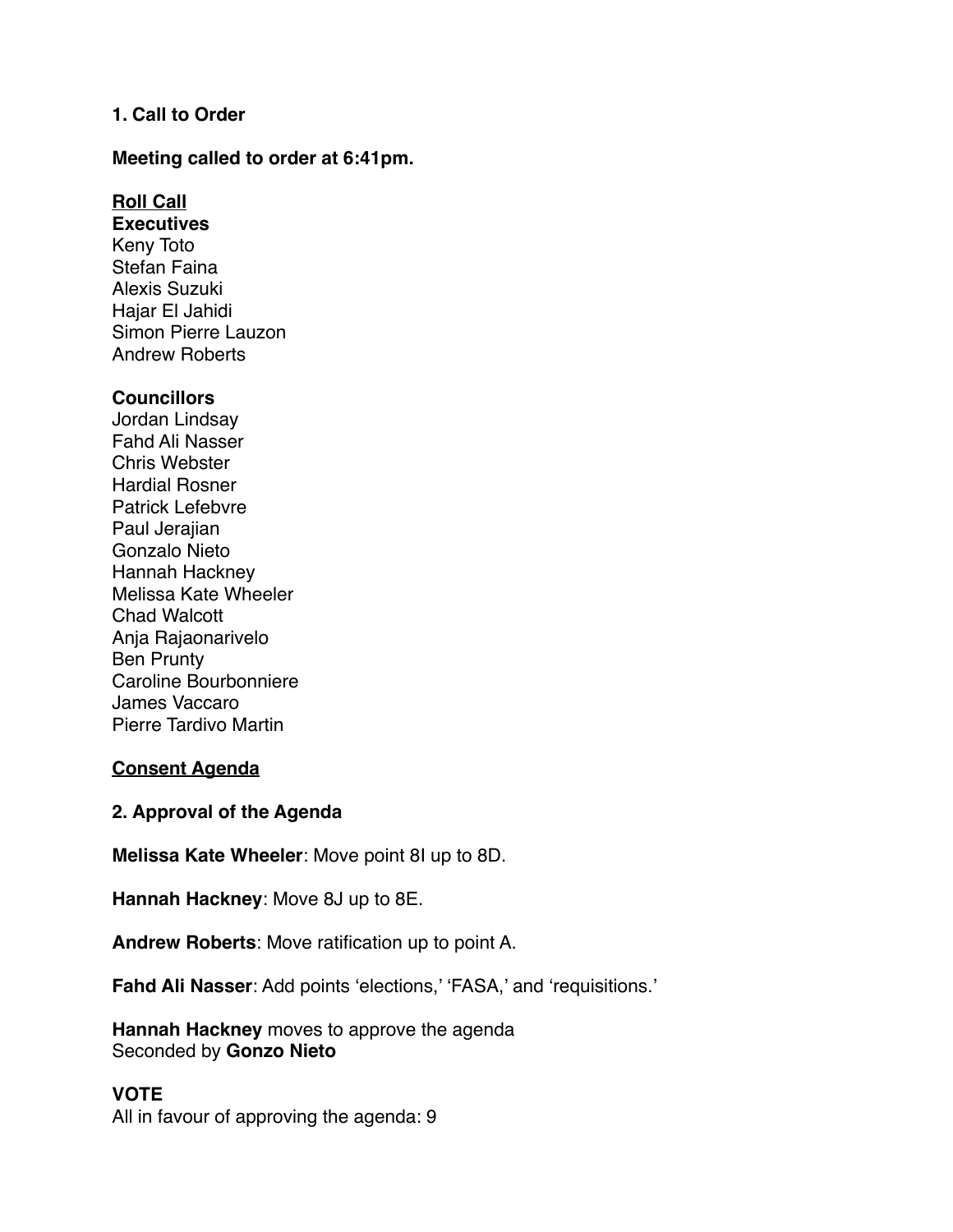Oppositions: 0 Abstentions: 2 **Motion passes** 

### **3. Approval of Minutes**

**Chad Walcott** moves to approve the minutes Seconded by **Hannah Hackney**

## **VOTE**

All in favour of March 1, 13, and 28 minutes: 3 Oppositions: 0 Abstentions: **Ben Prunty, Hardial Rosner, Melissa Kate Wheeler, Fahd Ali Nasser Motion passes** 

### **4. Chairperson's Report**

**Chairperson**: Nadine sends her regrets, death in the family.

**Melissa Kate Wheeler** moves to excuse Nadine's absence Seconded by **Chris Webster** 

#### **VOTE**

All in favour of excusing Nadine's absence: unanimous **Motion passes** 

#### **5. Executive Reports**

**Chad Walcott:** Move Student Life report out. Seconded by **Hannah Hackney** 

#### **6. Report from University Bodies**

#### **Regular Agenda**

### **7. Unfinished Business A) Judicial Board Appointments**

**Nick Cuillerier**: 5 applications that were sent to appointments committee. Supposed to be 4 today, now only 2. Carla is here now.

**Andrew Roberts** moves to go into closed session Seconded by **Chad Walcott**

### **VOTE** All in favour of going into closed session: 9 Abstentions: 2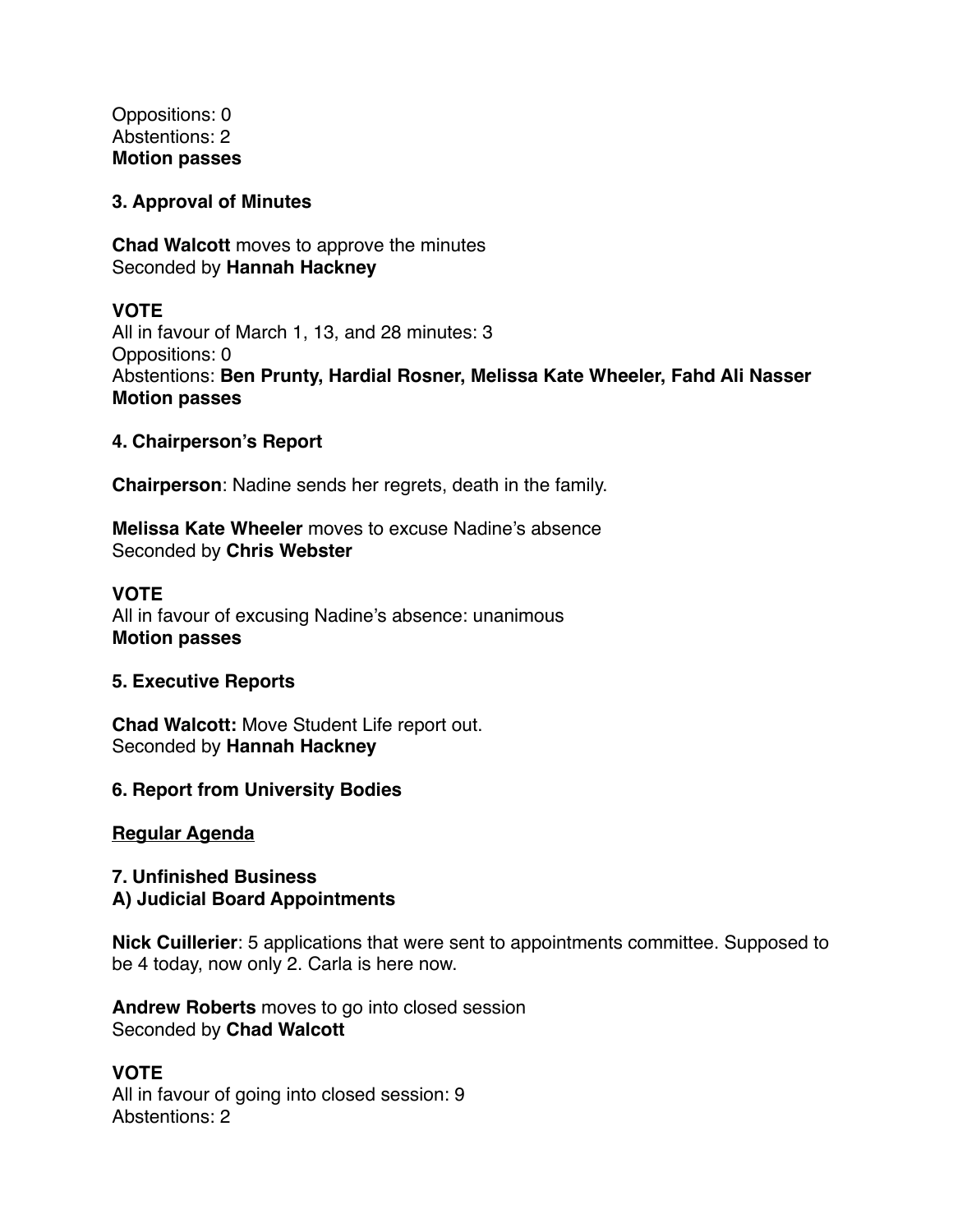### **Motion passes**

Meeting goes into closed sessions at 6:55 pm.

Meeting resumes opened session at 7:16 pm.

**Gonzo Nieto** moves to suspend the rules

# **VOTE**

All in favour of suspending the rules: 8 Oppositions: 0 Abstentions: 5 **Motion passes** 

**Gonzo Nieto** moves to move 'Library Services Fund' up to 8B Seconded by **James Vaccaro** 

# **VOTE**

All in favour: 10 Oppositions: 0 Abstentions: 2 **Motion passes** 

**Chairperson**: Congratulates Carla Stewart on her appointment.

**Gonzo Nieto** moves to reinstate Robert's rules Seconded by **Chad Walcott**

# **VOTE**

All in favour: 13 Oppositions: 0 Abstentions: 2 **Motion passes** 

# **8. New Business A) Open North**

**Chris Webster**: Invited the communications manager for Open North. She's going to give a quick presentation.

**Ellie Marshall:** Explains about the Citizen Budget tool. Open North is a non-profit based in Montreal. Mostly do work with governments to increase access to participation. In 2011, started the citizen budget tool. Allows residents and citizens access to the budget. demo.citizenbudget.com. Idea here is that you're giving students ownership to their student union budget. A way to visually get through to the budget. Making CSU as transparent as possible.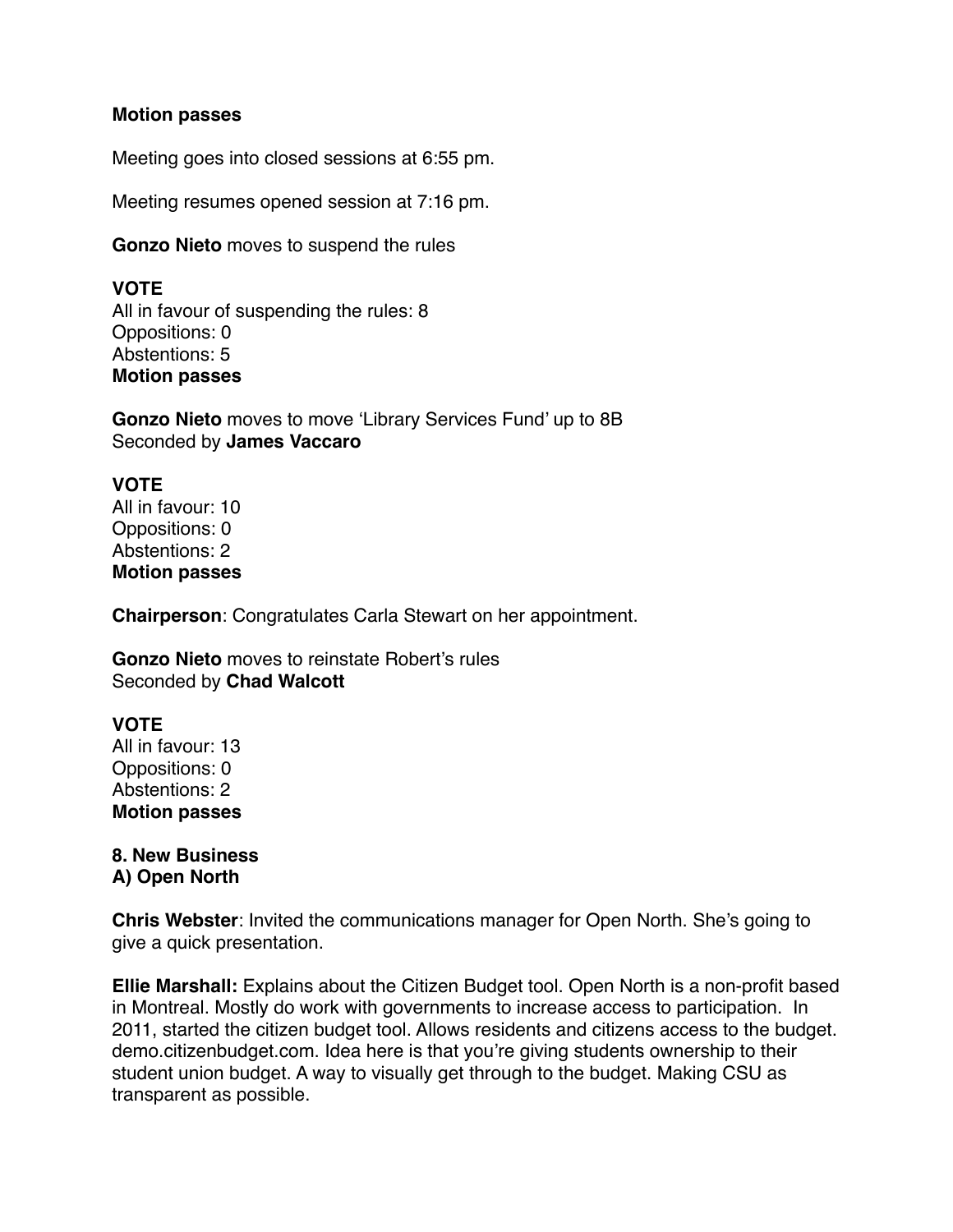**Paul Jerajian**: So there isn't an external popularity value?

**Ellie Marshall**: Can break it down by all the demographics you choose. Encourages students to take power themselves.

**Andrew Roberts**: Something that you host externally?

**Ellie Marshall**: Can make the URL whatever you want and can host it. For CSU it would be \$4000 to do a consultation; includes open north's consulting.

**Scott Carr:** Can students enter their ID numbers?

**Ellie Marshall**: Up to you.

**Fahd Ali Nasser**: Is there a yearly fee?

**Ellie Marshall**: Open to negotiating plans. After a first consultation, talk about a different pricing structure for a couple consultations throughout the year. Can discuss different thins.

**Andrew Roberts**: The consultation is the entire process?

**Ellie Marshall**: The \$4000 covers from set up to delivering results to you.

**James Vaccaro**: Who makes up open north?

**Ellie Marshall**: 3 people plus a board of five.

**Keny Toto**: Possible to know who your current customers are?

**Ellie Marshall**: Plateau, Sud Ouest, running an exercise in the city of Toronto, Langley, BC, a town in Minnesota, Newmarket, Ontario.

**Scott Carr:** Do any of the data crunching?

**Ellie Marshall**: In depth report is a flat rate of \$1000.

**Paul Jerajian**: Possibility of us being connected to the database?

**Elli Marshall**: You are part of the admin panel the whole time; can see in real time who's using it.

**Chad Walcott**: Are any other student unions currently using this program?

**Ellie Marshall**: No, you would be the first. Working with environmental organization in BC. Very interested in student unions and school boards.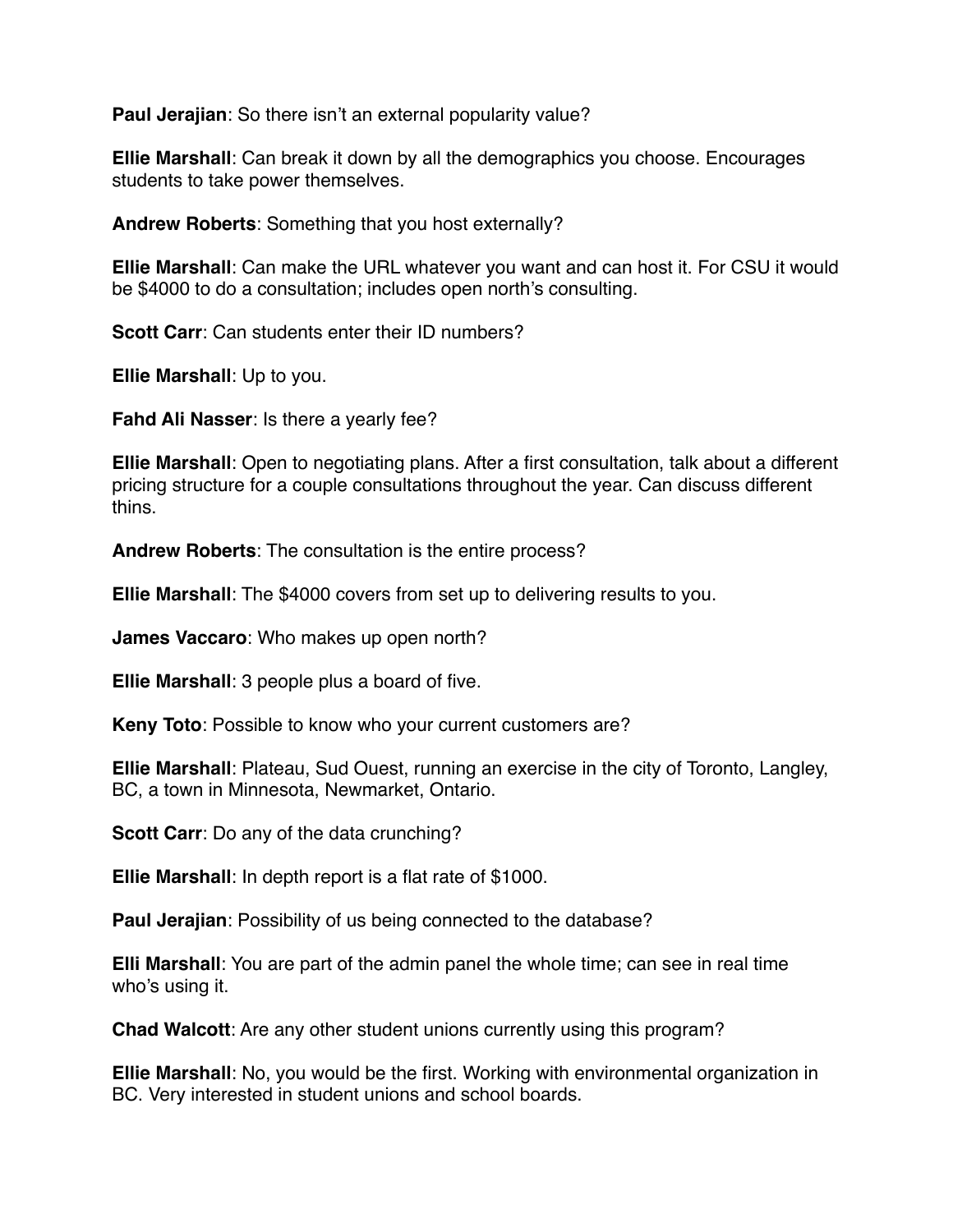**Chris Webster** moves for the CSU to hire open north for consultation purposes Seconded by **Paul Jerajian** 

**Chris Webster**: Details can be looked into regardless of the decision. Believes that the students we represent could have a greater part in the process. Something that should be looked into.

**Hardial Rosner**: Thinks its a really awesome project. Easy to use. Biggest worry is on the part of the CSU and getting the word out to students. If we were to take on something like this, would really have to take seriously the amount of dedication needed to get the world out and getting people to fill it out.

**Ben Prunty**: Great we now know about the process. Not the best way to go about this hiring.

**Simon Pierre Lauzon**: Thinks this consultation process should be a long term campaign of sorts. Feels a motion on our part may not be the best way to go about it.

**Melissa Kate Wheeler**: Thinks it sounds like a really great service, we should definitely keep it in mind. Don't think its a good idea to hire them right now because we don't have something that we are consulting students about. Would feel comfortable doing a bit more research before hiring.

## **VOTE**

All in favour of Chris' motion: 2 Oppositions: 10 Abstentions: 3 **Motion fails** 

**Hardial Rosner** moves to include documentation and info on this company and project in documents being passed on to next year's exec Seconded by **Patrick Lefebvre** 

**Hardial Rosner**: Really don't want it to disappear.

**James Vaccaro** amends to create an ad hoc committee (consultation committee) chaired by VP Sustainability and consisting of 4 councillors and 3 students at large Seconded by **Fahd Ali Nasser**

**Melissa Kate Wheeler**: Not sure that its necessary. Only two months left in the mandate.

**Chad Walcott** moves to lay the amendment on the table indefinitely Seconded by **Paul Jerajian** 

**Chad Walcott**: A lot of next year's execs are here. Committee would be very short lived. In terms of student consultation, feels like it is not the most productive time.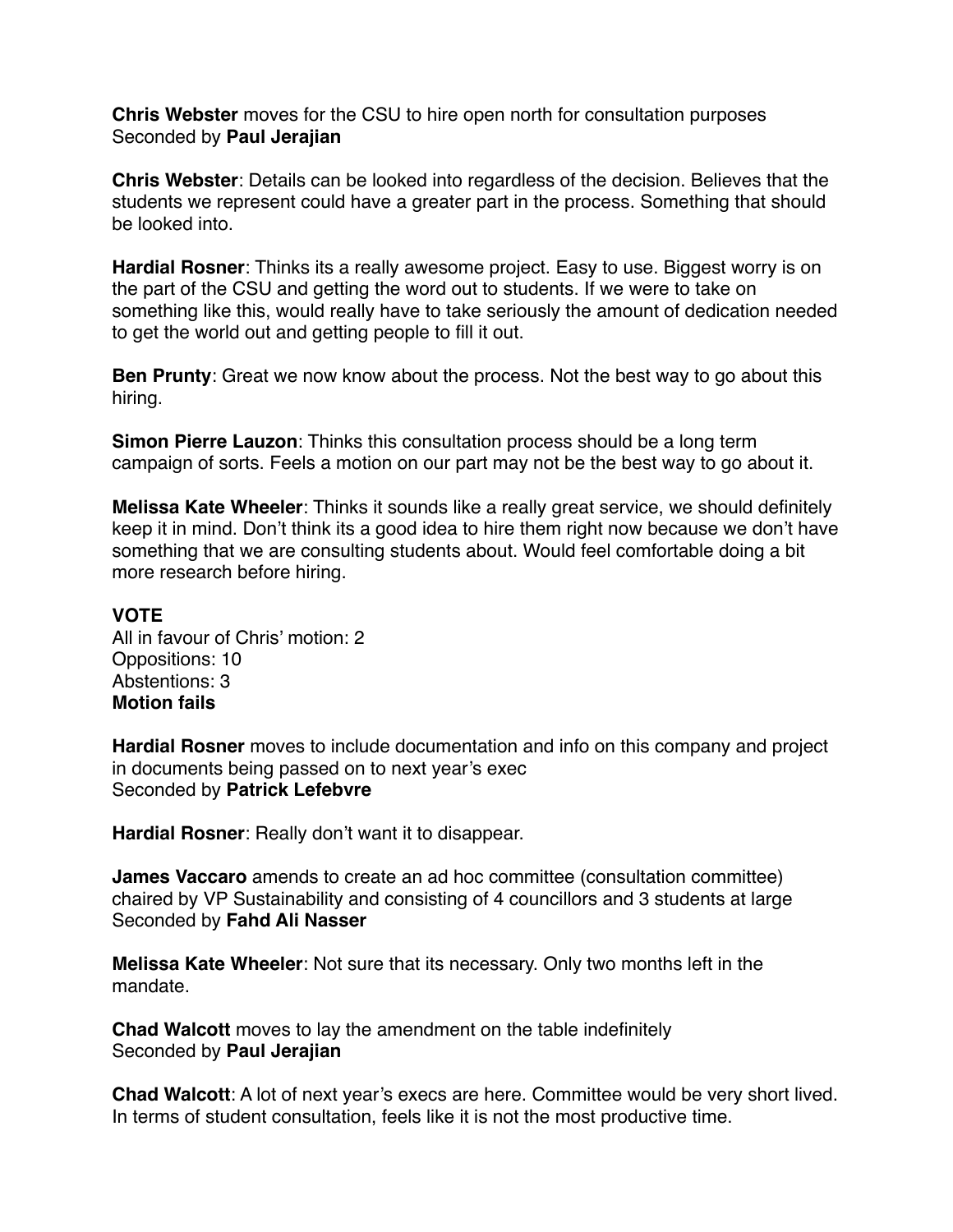# **VOTE**

All in favour of Chad's motion: 7 Against: 1 Abstentions: 6 **Motion passes** 

**Caroline Bourbonniere** calls the question Seconded by **Chris Webster** 

**VOTE** All in favour of calling the question: 11 Oppositions: 0 Abstentions: 3 **Motion passes** 

**VOTE** All in favour of Hardial's motion: 11 Oppositions: Abstentions: 3 **Motion passes** 

**Paul Jerajian**: We could be the people who start leading this software to start being used in a university facility. The disconnect with students is so large that trying this innovation is a very big help to us. This is a very useful tool. May be a hit or miss. This is something innovative that no other student union has ever done before.

**Melissa Kate Wheeler** calls for the orders of the day

# **B) Library Services Fund Committee Presentation**

**Chris Webster**: Library services fund committee is four of us and five other university members. Wanted to let you guys know what was going on.

**Gerald Beasley**: Fund established by CSU referendum in 2009. Here to make sure that we're still on track with the original vision. Committee meets four times a year; membership tends to change every year. What we do is important because it is actually a significant commitment to CSU members; \$1 per credit. Want to make sure that we are in the right zone. Things originally asked for were 24 hour access, expansion of the laptop loan service; services that would not be possible without you. Have a responsibility about transparency. Have annual reports. Looking for ideas on how to better transparency. Electrical outlets was another big project. Textbooks and course reserves room. Furniture, plants, etc. Occasionally will provide small amounts of money to library events. Can't have too much feedback when looking at using this money wisely.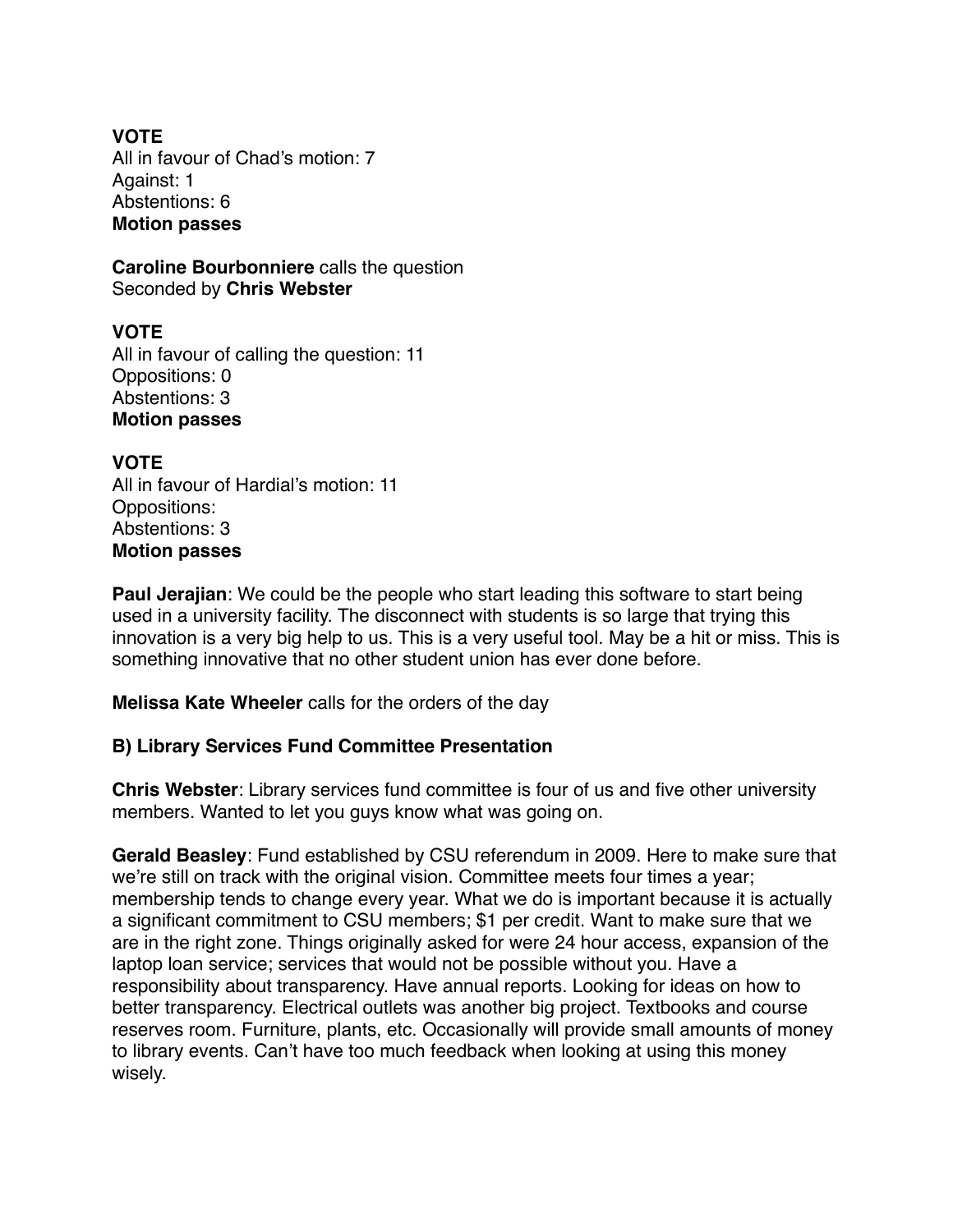**Melissa Kate Wheeler**: Wondering what the different methods you use to collect feedback were?

**Gerald Beasley**: Hopeful that the councillors have a good sense. Have a suggestions box on the website. Referendum in 2009 was based on a questionnaire from the CSU. Undergraduates are mostly concerned with the lack of space. Occasionally have focus groups. Don't think we're using social media enough. Would love to have help developing a social media presence.

**Melissa Kate Wheeler**: One concern I've heard from students is the lack of silence in blue zones. Think there is a role for the fund committee to play in that?

**Gerald Beasley**: Shouldn't be an additional service. We should be paying for that. Have looked at various things. Looked recently at a limited amount of security agents touring.

**Paul Jerajian**: Are the second and third floors of the Vanier Library wheelchair accessible?

**Gerald Beasley**: Yes. Have elevators.

**Patrick Lefebvre**: What is the library doing with students mistreating library computers?

**Gerald Beasley**: Extremely difficult to identify the legitimate subjects. Get complaints who feel students are being distracted. Is a public space and it is very important that people's privacy and confidentiality is preserved. Issue of respect for students that we don't set up ourselves as policing. Mediation role.

**Andrew Roberts**: Wondering if the annual report for 2012 will be up?

**Gerald Beasley**: Has asked for it to be put up, should be put up soon. At the beginning of the project, it was very clear that we needed campaigns and such. Comes a point where you need to think in a bigger term. Some things that you cant do other than putting them aside with matching funds of the university. Last year and his year, the committee agreed to portion about 25% of its funds that will be seen when the larger renovation project takes place. Have to be aware that that money is there. Don't want any of the money to be spent on something that isn't visible to students. Idea that committee has endorsed is that there is enough money there to set some aside for this matching project.

**Scott Carr**: All JMSB databases are extremely important to us. Problem is that students do not know how to use the tools. How do you intend that students know how to use these tools better?

**Gerald Beasley**: A huge problem. Other faculties having the same problems. Have been piloting the concept of video educational instructions. Not as far along as I would like to be. A lot of our focus has been in teaching; would like to have input on how better to do that. Not sure that the fund could address that issue.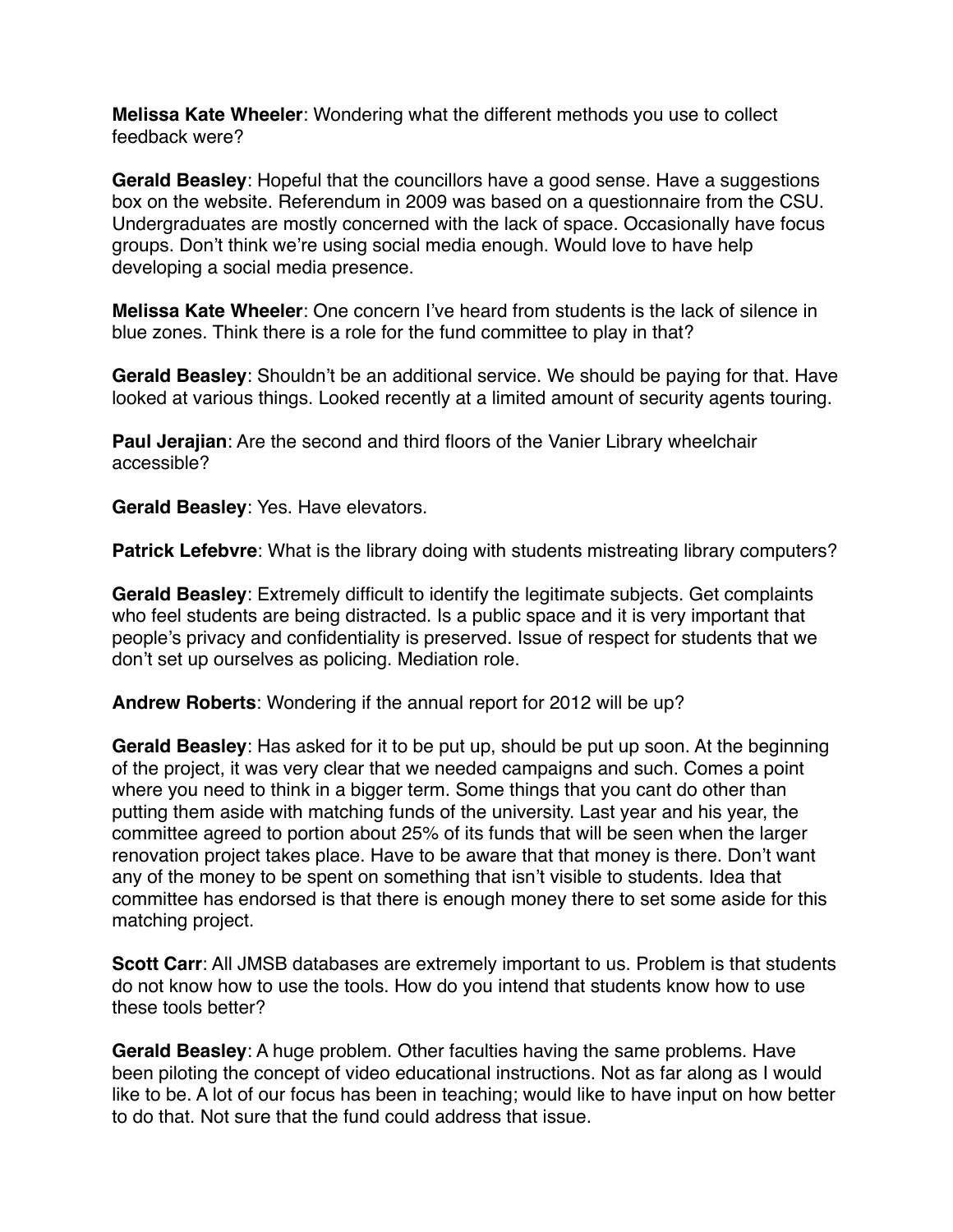**Scott Carr:** Any way to get access to online magazines?

**Gerald Beasley**: Should be getting online access to a lot. Will see if I can make that clearer. Do acquire a lot through the databases.

**Hardial Rosner**: Question about proper use of equipment and space. Notice that a lot of times during exam times reserve seats for themselves.

**Gene Morrow**: Any role that the fund can play in expanding the electronic database?

**Gerald Beasley**: Need to make sure it is something additional. Have already acquired textbooks and coursepacks. Library has never been able to afford that without the fund. Could do something with eBooks. Need to figure out a way that makes it transparent.

**Chad Walcott** calls for the order of the day

## **C) Ratification of Presidential Decree - vacant VP Sustainability position**

**Andrew Roberts**: Presidential decree to appoint Ben Prunty to the vacant VP Sustainability position.

**Gonzo Nieto** moves to ratify the presidential decree Seconded by **Chad Walcott**

## **VOTE**

All in favour: 8 Oppositions: 0 Abstentions: 5 **Motion passes**

#### **D) MHPM Presentation**

**Gonzo Nieto** calls for the orders of the day

**E) ASFA Talks James Vaccaro** moves for a 10 minute recess Seconded by **Patrick Lefebvre**

## **VOTE**

All in favour: 7 Oppositions: 4 **Motion passes** 

## **Chad Walcott:**

Whereas an amount of \$10, 900 was allocated by CSU Council for Speaker Series in the 2012-2013 CSU Annual Operating Budget;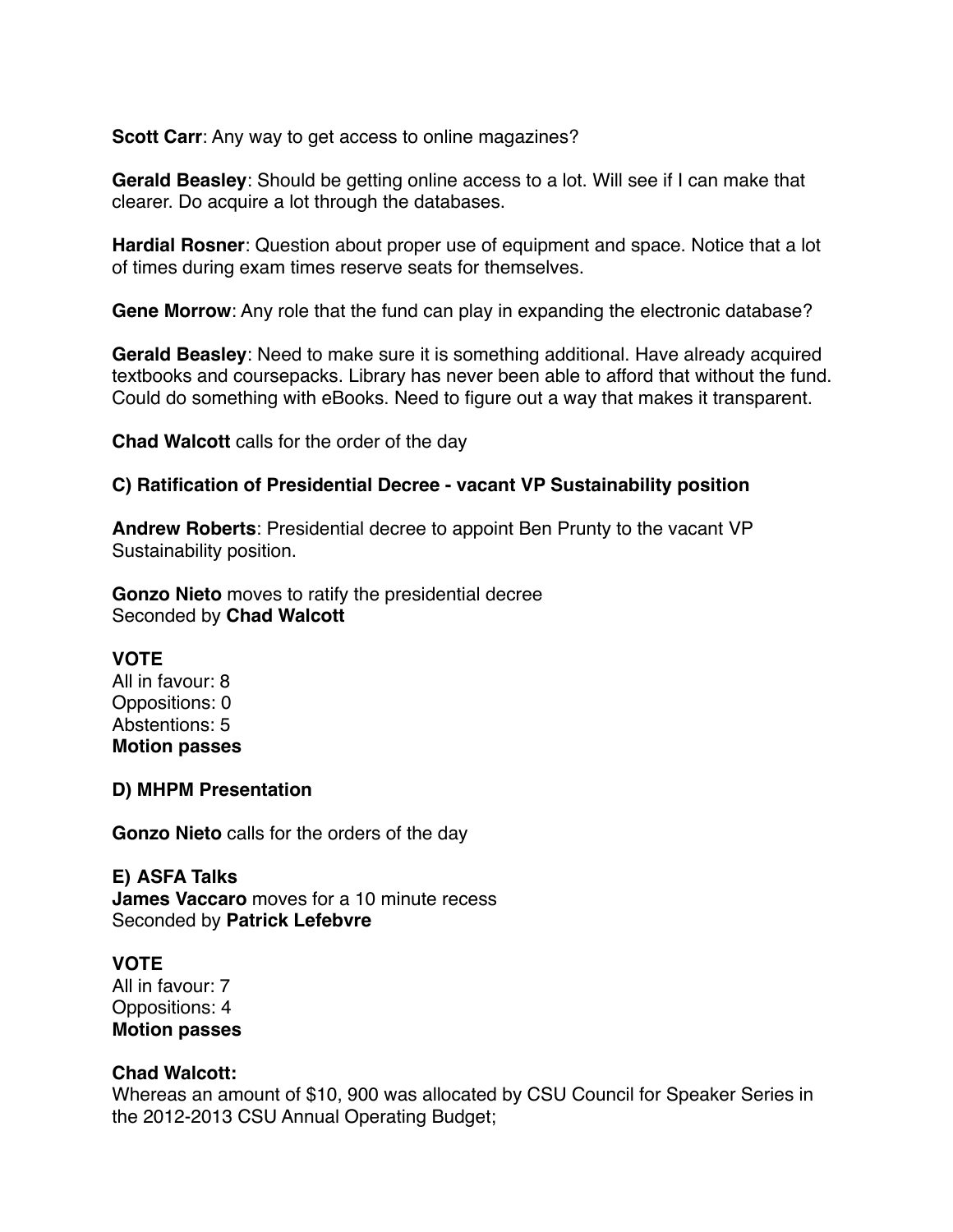Whereas it is the responsibility of the VP Finance to "ensure that the budget adopted by Council is respected", as per By-law 7.8;

Whereas S.R. 80 states that "all financial transactions of the Student Union must be carried out in accordance with the Annual Operating Budget, or by a resolution of Council adopted by the Council of Representatives";

Whereas \$30 000 was spent for the ASFA Talks Speaker Series (\$19 100 more than approved in the Annual Operating Budget) without either consulting Finance Committee nor presenting the contract to Council, in violation of S.R. 81(b) which requires that all contracts between \$10 000 and \$49 999 must first be approved by the Finance Committee and then presented to Council as part of the following Finance Committee report;

Whereas VP External & Mobilization and VP Finance Keny Toto chose to unilaterally reallocate money from the Campaigns budget line (see *VP External Executive Report, Feb. 9th*) to offset the ASFA Talks Speaker Series expense, and did so without consulting either Finance Committee or Council, in violation of By-law 7.8 and S.R. 80;

Whereas insufficient effort on the part of the CSU Executive to advertise for the event resulted in very low attendance, with only 47 students attending (amounting to an event cost for the CSU of almost \$640 per student in attendance);

Be it resolved that CSU Council request the immediate resignation of the VP External and VP Finance of the CSU effective immediately for dereliction of duties and violation of CSU By-laws and Standing Regulations Seconded by **Paul Jerajian** 

**Chad Walcott:** The amount of \$30,000 was effectively thrown away on assumptions of surplus resulting in two broken budget lines. Thinks that this is a very serious manner, is a very alarming example of simply by passing the rules. With an attendance of 47, thinks that it is something that needs to be discussed. Only option is impeachment, so giving a chance for these VPs to step down. Feels that this is a discussion we must have at council.

**Paul Jerajian** moves to separate the question by individual VP Seconded by **Hardial Rosner** 

**VOTE** All in favour: 13 **Motion passes** 

**Andrew Roberts**: Urges councillors to ask questions so we can answer them. The Whereas clause stating the attendance, there were more people there. Have spent heaps of money in the past with low attendance. Overall a very well put together event.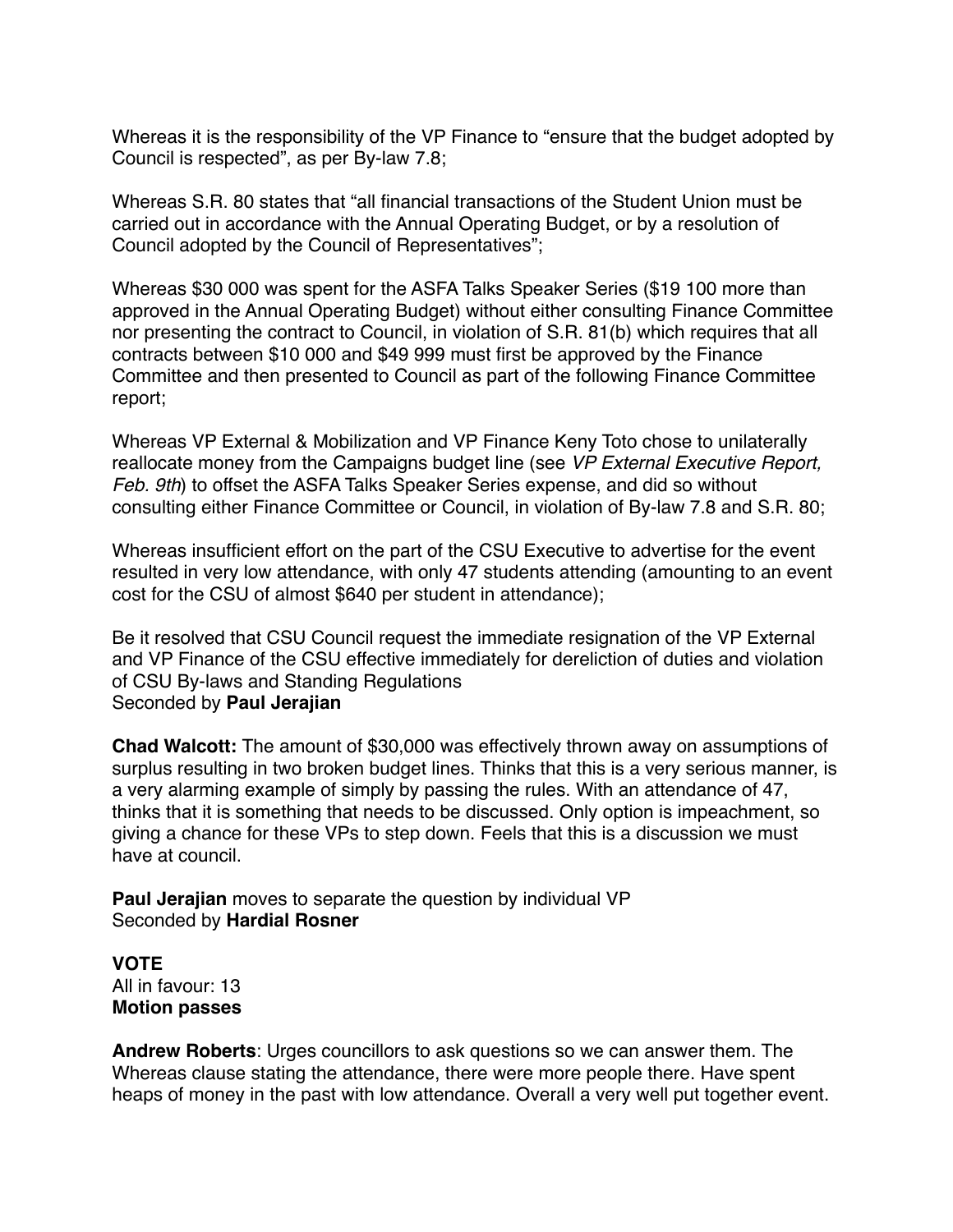Would like to amend to remove the part stating the insufficient amount of attendees at the event.

Seconded by **James Vaccaro** 

**Chad Walcott**: Consulted with ASFA, number of tickets sold was 47. Tickets were sold at various prices. Eventually, entrance was made free when they were faced with a low attendance.

**Caroline Bourbonniere**: Had about 100 people attending at the beginning with about 50-60 people present after the cocktail hour.

**Chad Walcott**: More about the actual tickets sold than people attending. When and if the CSU is paying upwards of \$10,000 for an event, one would expect a certain amount of promotions to be done. In terms of advertising done by the CSU, think that this event was poorly advertised. Came off that this event was put together last minute. Because of this, believe it adds a level of seriousness to this motion. In terms of the revenues for the tickets sold, the CSU is not seeing a penny of it.

**Ben Prunty**: Feels the poor attendance is a bit secondary to the rest of the motion.

**VOTE** All in favour of Andrew's amendment: 8 Oppositions: 2 Abstentions: 4 **Motion passes** 

**Melissa Kate Wheeler**: A \$20,000 donation from the CSU's VP External was considered confirmed in the February 8 submission of the ASFA Talks CCSL application which was submitted the day before our VP External's report. Would we be able access to the initial CCSL application? In ASFA's revised version of the budget, there was a confirmed contribution of \$20,000 from the VP External of the CSU. Was this confirmed before or after this was run past council in any way?

**Hannah Hackney**: That is the revised version. In the original application, it is not confirmed.

**Simon Pierre Lauzon**: Explained to ASFA it would be up to \$20,000. I could sign any speaker I could so choose. Did not sign on any kind of deal. Doesn't believe it is relevant that the amount contributed was more than an exec's salary. Made my budget with the thought of using both my budget lines. Council should be aware that we made funds for a video to be made. Participated in every aspect of ASFA Talks. In terms of advertising, did mass email, tabled, postered, etc. On CCSL, I don't have access to the numbers being proposed to CCSL and what they approve/don't approve.

**Fahd Ali Nasser**: When was the contract signed?

**Simon Pierre Lauzon**: January 17.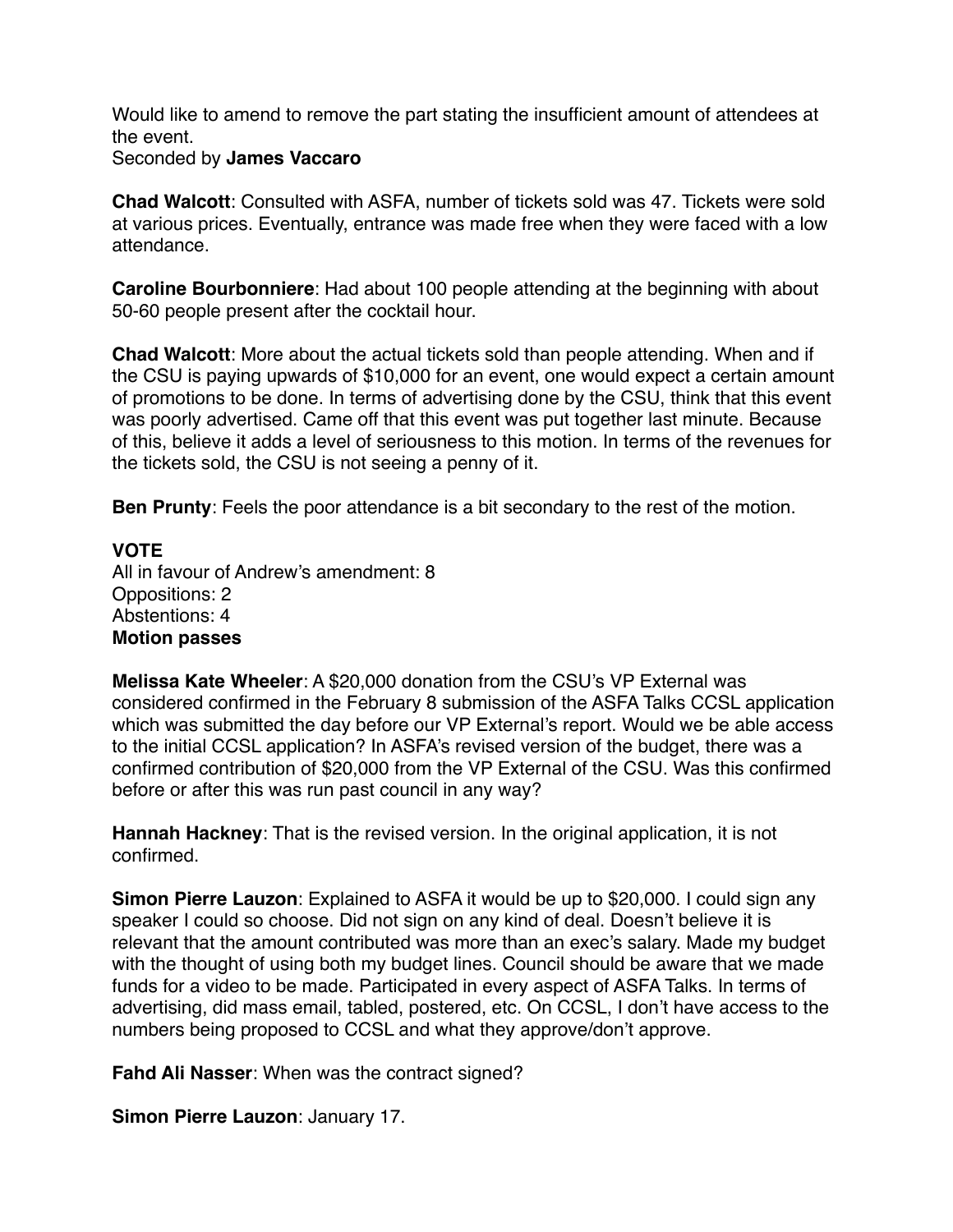**Gonzo Nieto**: Wondering why the CSU chose to go for a speaker that was almost three times as much as what was allocated for the speaker series budget?

**Simon Pierre Lauzon**: Saw the speaker series as part of a larger politicizing event. Running a surplus at the end of the year is not what we want to do.

**Keny Toto**: When you talk about taking different budget lines into one expense, it has been done in the past. It is in our laws to promote sustainability, so it goes in that context.

**Simon Pierre Lauzon**: Took money from several budget lines. This event was not just a speaker, but part of a campaign.

**Andrew Roberts**: Don't have any kind of gray scale in this area; either black or white. By Laws and Standing Regulations were broken. Have a hard time lumping this with another circumstance that had a malicious intent. No ill intent behind these breaches. Taking money from campaigns to use for speaker series; they are very much intwined. Did not go through all the checks, but thinks that this is a very severe punishment.

**Chris Webster**: Not entirely clear that everything was communicated properly.

**Gene Morrow**: In your exec report, you outlined the \$30,000 fee. Hinted at other expenses that may have come up. Are there additional expenses that the CSU incurred?

**Simon Pierre Lauzon**: Contributed \$500 to advertising from the Campaigns budget line, but nothing for the production of the video.

**Jordan Lindsay**: Said contract was signed January 17, but exec report says Jeff Rubin was signed by January 9.

**Hardial Rosner**: Not concerned with malicious intent or not, concerned with precedent. Seems to have been a large mistake, but by passed a lot of steps. Unfortunate that impeachment is our only recourse, but it is really important for us to not excuse a mistake. Important to take the hard line on it. Comes down to the fact that these things cannot happen.

**Chad Walcott**: Facing a couple of violations. Should be discussing the fact that CSU allocated over \$19,000 more than they had for the speaker budget. Unilaterally combined two budget lines which is something that can happen if the provisions and steps were followed, but they were not. Oversight bodies that are supposed to look over budgets and expenses were bypassed. Yet to be presented with an actually budget pertaining to ASFA Talks. Upon inquiry, Simon Pierre has given quite a lot of information and has provided us with a pretty lengthy explanation. Quite alarmingly, the individual responsible for making sure that these expenses go through the proper oversight has provided us no explanation as to why this was allowed to happened. No contracts or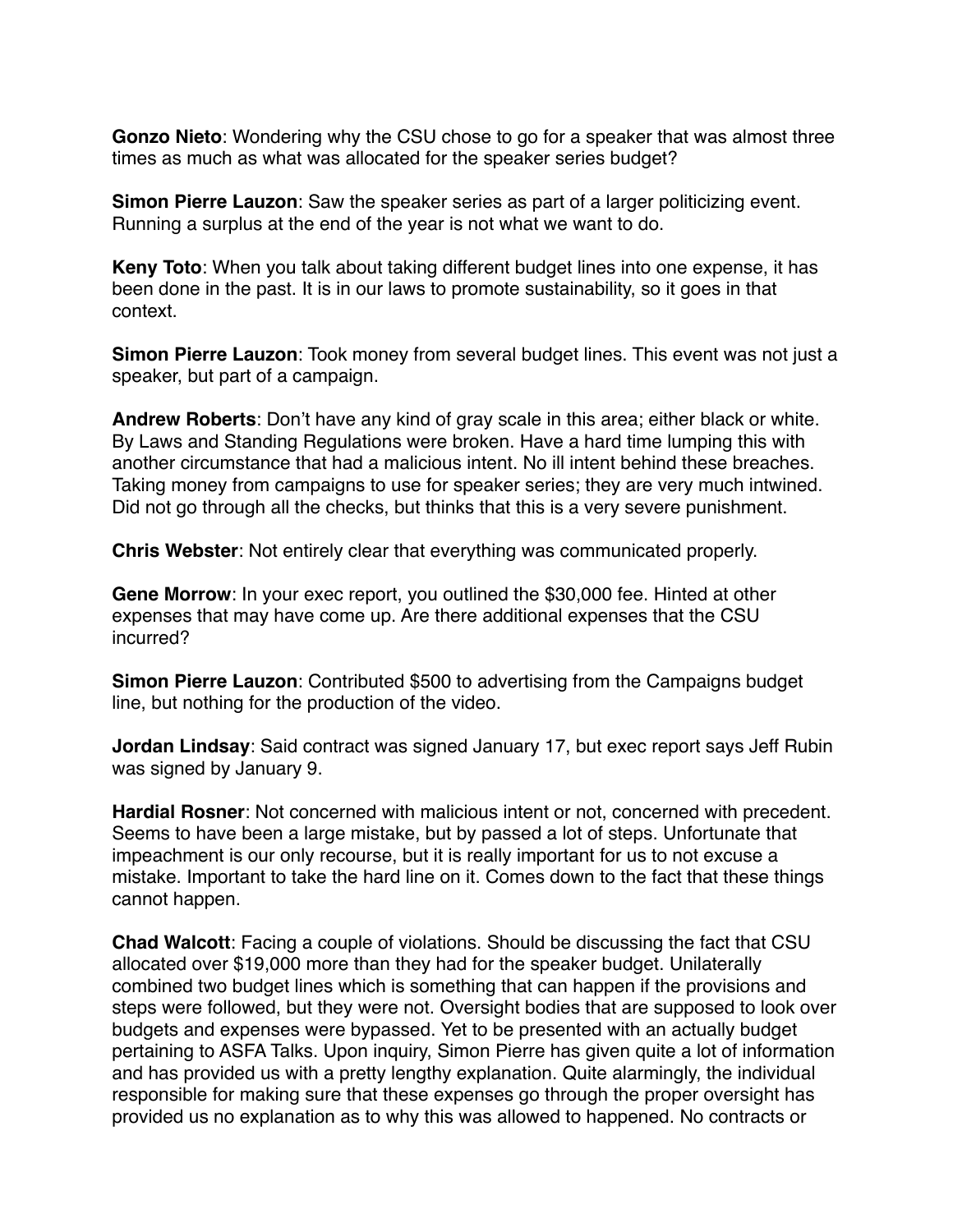budgets were reported to Finance Committee. Furthermore, this process began at the very earliest on December 18th, 2012. Council was never publicly notified until now; no concrete announcements. Thinks that special attention should be paid to the part of the VP Finance.

**Melissa Kate Wheeler**: Clear that some pretty major violations took place. Simon Pierre mentioned that campaigns and speaker series play off each other, I don't necessarily agree with that. Think that that illustrates the importance of following procedure. These steps are there for a reason. The fact that they weren't respected speaks to the severity of this. Would like to point out that our VP Finance had a lot to play in this.

**Gene Morrow**: At what point did you feel that the process should be brought up to council? Or did you find it unproblematic?

**Simon Pierre Lauzon**: Constantly updated on my budgets by Keny. Under 50k, I don't need to go to council. At the time, was totally ignorant of the fact that an expense of over 10k would need to be brought to Finance Committee. This was never brought up to me by either the President or VP Finance.

**Keny Toto**: Intent was to bring this to Finance Committee. Tried to have a Finance Committee meeting in January, wasn't possible. Short timeframe because Simon Pierre needed to move forward with his event. Talked to Schubert, gave his OK.

**Chris Webster**: By consulting with the President and VP Finance, feel like that was your due diligence or do you take responsibility for your actions?

**Simon Pierre Lauzon**: Responsible to know the entirety of the by laws and standing regs, responsible for that.

**Chris Webster**: Came up a couple meetings ago that we are the board of directors and that there is an aspect of liability.

**Fahd Ali Nasser**: Confirmed date of the contract?

**Simon Pierre Lauzon**: January 15 is when I got the final version of the contract.

**Fahd Ali Nasser**: Told this was a matter of time. Had a regular council meeting on the 9th, weren't told anything, special council meeting on the 16th, regular council meeting on the 23rd, still told nothing. Only heard in the February council meeting. To have three council meetings in January and for council not to know anything about the amount.

**Simon Pierre Lauzon**: Circumstances did not mean that I didn't have time to come to council. Needed a speaker early. Was in a hurry to find a speaker. As far as I was concerned, thought that getting the ok from President and VP Finance was enough. Talked about the event as soon as I knew. Was not aware that I had to bring anything to council.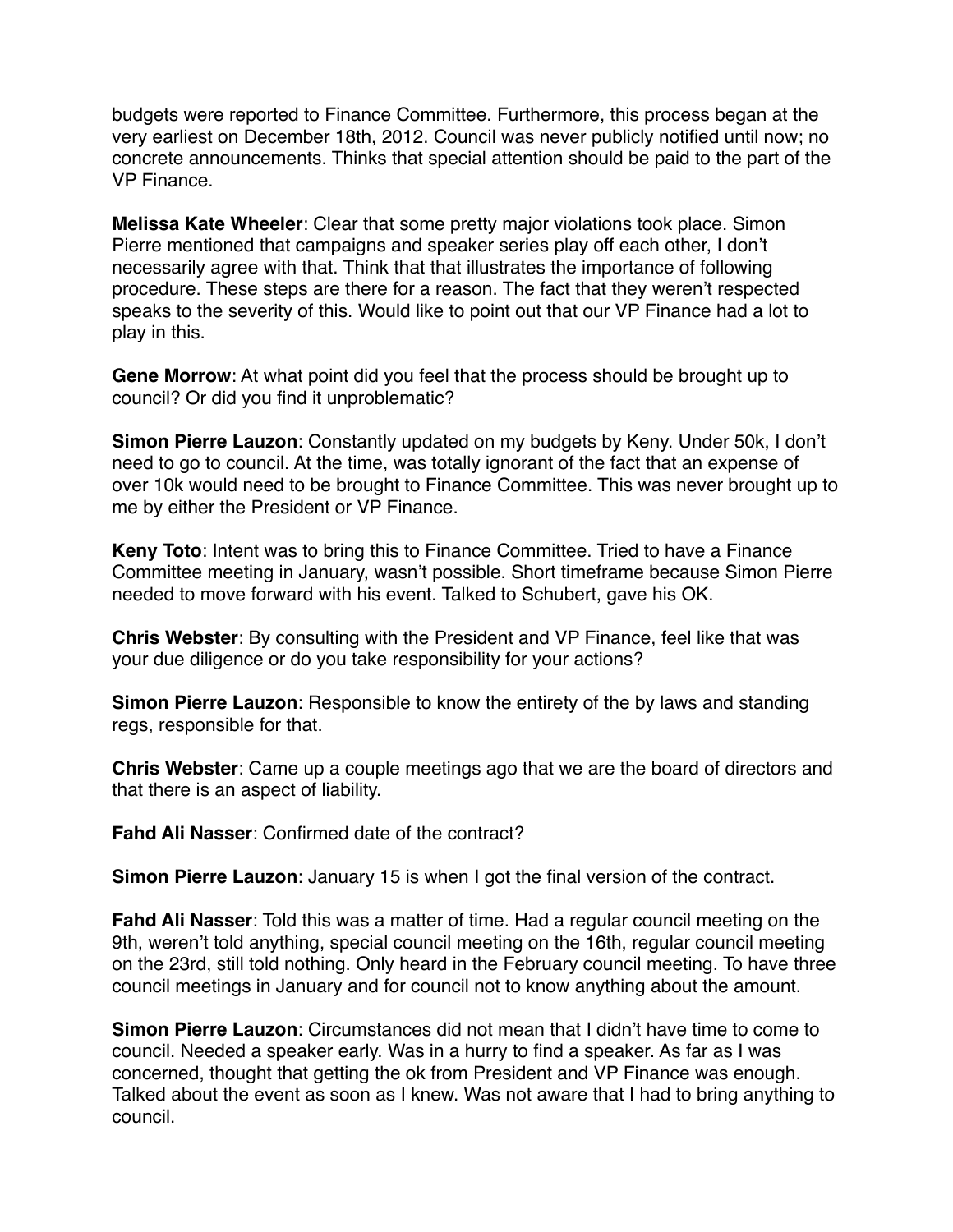**Keny Toto**: No clear procedure on using two different budget lines; depends on certain financial situation.

**Gonzo Nieto**: If there was no Finance Committee meeting, not an excuse to just approve it. Had many other choices than holding a Finance Committee meeting; no excuses. There was no emergency approval.

**Chad Walcott**: Does a formal budget exist outlining the CSU's expenses?

**Simon Pierre Lauzon**: All requisitions exist. Since there was no contract between ourselves and ASFA, no specific outlined budget.

**Chad Walcott**: When did the actual planning of the CSU's role in ASFA Talks begin?

**Simon Pierre Lauzon**: Had started talking in October, but only became official in January.

**Chad Walcott**: Further demonstrates the poor planning and execution of this event.

**Melissa Kate Wheeler**: In Keny's case, seems that rules were broken intentionally. Aware that they are breaking a rule. If council does nothing about that, horrible precedence.

**Keny Toto**: SR 82 allows for this, did not intentionally break rules.

**Melissa Kate Wheeler**: SR 82 does not apply in this situation. President did not make that call and only he can make that call. Not a valid excuse for this.

**Simon Pierre Lauzon**: Started to meet in October; specifically referring to the decision to have a \$30,000 speaker.

**Paul Jerajian**: Did two signing officers sign this cheque?

**Gene Morrow**: Yui Hui and Hannah Hackney are stated as signing the cheque in Keny's report.

**James Vaccaro**: Seems that we may have even been without a President at the time of the contract signing.

**Hannah Hackney**: Would like to bring forward that Simon Pierre signed on the President line for at least one cheque while the CSU was without a President.

**Chad Walcott**: Were you the only signatory to the contract and are you a signing officer?

**Simon Pierre Lauzon**: Yes and no.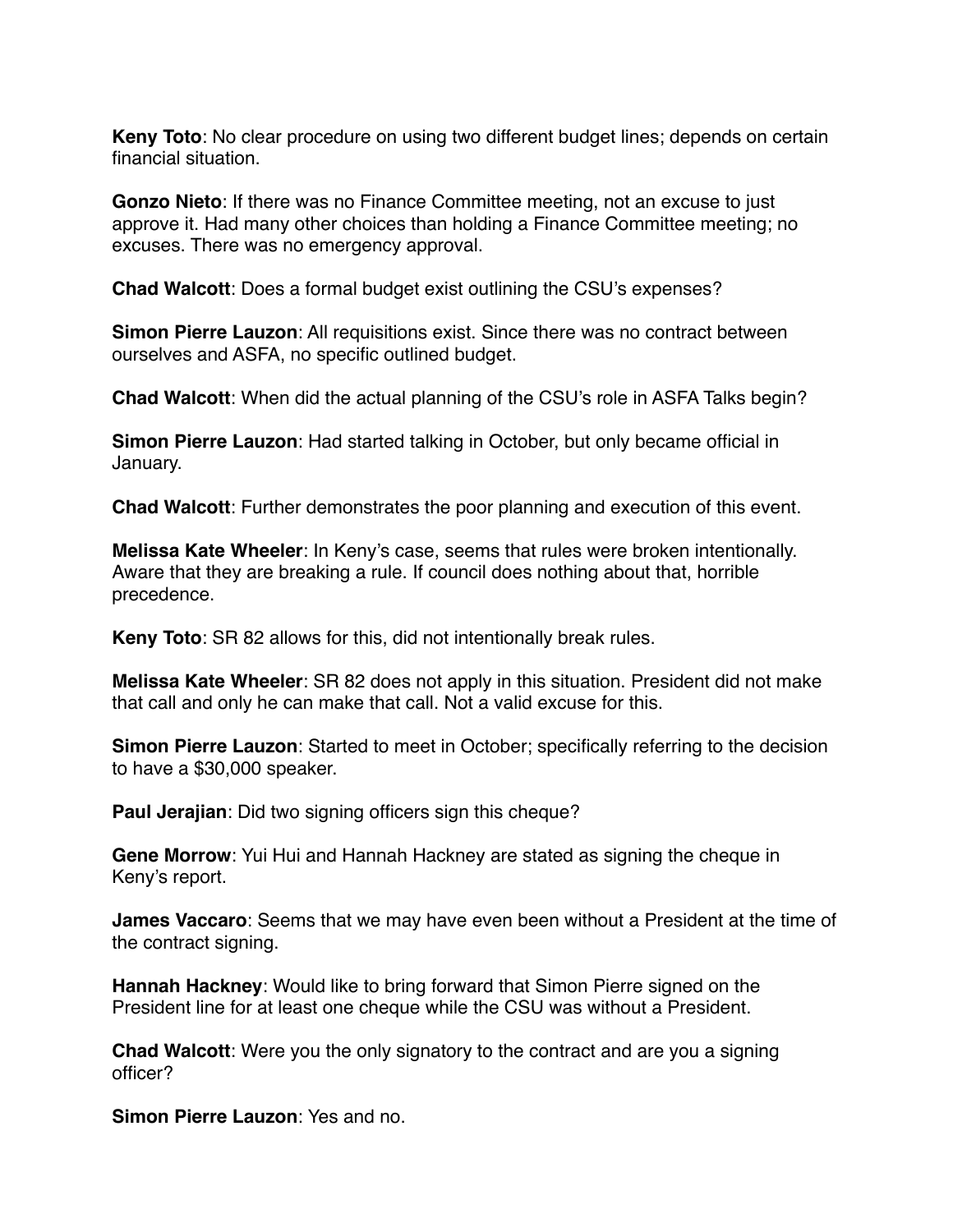**Fahd Ali Nasser**: Did you know that Keny did not take it to Finance Committee?

**Simon Pierre Lauzon**: Ignorant that it had to be taken to Finance Committee. Both Keny and Schubert gave me the OK.

**Keny Toto**: Cheque was signed on February 26th by Hannah and Yui Hui.

**Jordan Lindsay**: In terms of this cheque, I don't think Hannah signing off on it really matters because if we signed this contract before we signed the cheque, we are still technically legally liable for that \$30,000 because the contract was signed.

**Gonzo Nieto** calls the question on Council's request of Keny's resignation Seconded by **Chad Walcott**

## **VOTE**

All in favour of calling the question: 6 Oppositions: 6 Abstentions: 1 **Motion fails** 

**Gonzo Nieto** calls the question on Council's request of Simon Pierre's resignation Seconded by **Chad Walcott**

## **VOTE**

All in favour of the calling the question: 5 Oppositions: 7 Abstentions: 1 **Motion fails** 

**Anja Rajaonarivelo:** Is the best solution to remove an exec? Still other possibilities to consider. Too extreme. Maybe financial charges.

**Chris Webster**: Any alternative solutions?

**Andrew Roberts**: Financial penalties, no precedent for this. A pretty severe penalty.

**Ben Prunty**: Not clear to me that Simon Pierre broke the rules because he got permission from his authorities. Need to act in the interest of our union.

**Pierre Tardivo Martin**: Enjoyed the talk, was a good initiative. Would not want this to prevent someone else to be afraid to try this. If two execs were to leave right now, that would worsen the situation for all students. All in all, I think removing them would be a bit extreme.

**Hannah Hackney**: President (via Twitter) said the he was never asked by Simon Pierre. Keny is not Simon Pierre's superior, they're equals. No excuse for Simon Pierre to not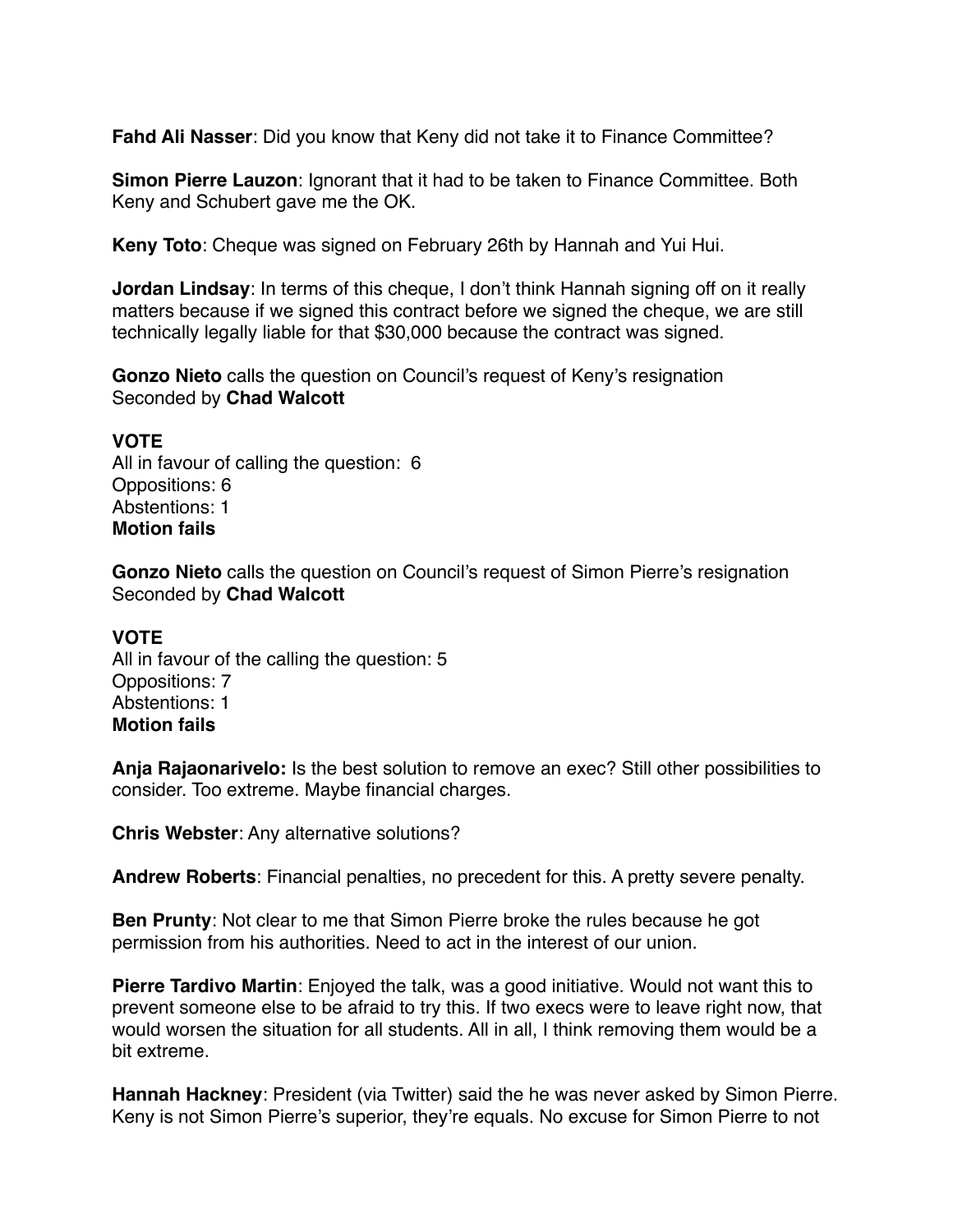check the By Laws and Standing Regulations. Have already elected people for next year's executive. Just a thought that we could put the incoming execs of these positions in office perhaps.

**Gene Morrow**: Dereliction of duties does not mean doing your job badly; it is a pretty serious offense. Means intentionally and knowingly circumventing the rules so as to cause harm through your position. Not convinced that Simon Pierre and Keny knowingly and intentionally broke the rules. Do not legitimately think that these constitute grounds for impeachment. Do think that it would be best to work out some kind of penalty for this kind of failure that doesn't necessarily go all the way to removal of office.

**Fahd Ali Nasser**: Did you say yes to Simon Pierre because you couldn't schedule a meeting or did you just say yes because?

**Keny Toto**: Said the contract is fine and that it's good for the money, but Schubert is the one who gave him the go ahead to sign the contract.

**Laura Glover**: Not sure that the board of the directors of the CSU has the authority to impose financial sanctions on members of the board. The only way to do that would be to pursue Keny and Simon Pierre legally. Really hope that that's not on the table. Would be much worse than what's been discussed today because that would get into lawyer fees and criminal charges and such. Before that's discussed any further, someone should look at the ability to pursue financial sanctions.

**Paul Jerajian**: When were the contracts presented to both Schubert and Keny?

**Simon Pierre Lauzon**: Before I signed the contract, I had to make sure we had a venue and such. Wondering if I got the approval and then made some changes or not. Around January 7th, a bit more than a week to revise the contract.

**Paul Jerajian**: Describe the conversation with Schubert and Keny.

**Simon Pierre Lauzon**: Approached both the President and VP Finance if I could go ahead and sign the contract.

**Hannah Hackney**: Worse to have someone do the job and not get paid for it than not doing the job at all.

**Anja Rajaonarivelo**: Ignorance is not an excuse. Keny is directly liable for this. Think they are both jointly liable for this. Thinks that a \$300 financial penalty is fair.

**Jordan Lindsay**: Not sure if it's legal. They have a contracted salary; unless something is directly written, don't know that we can deduct charges without a government regulation.

**Laura Glover**: The only way to impose financial repercussions is that if legal action is imposed.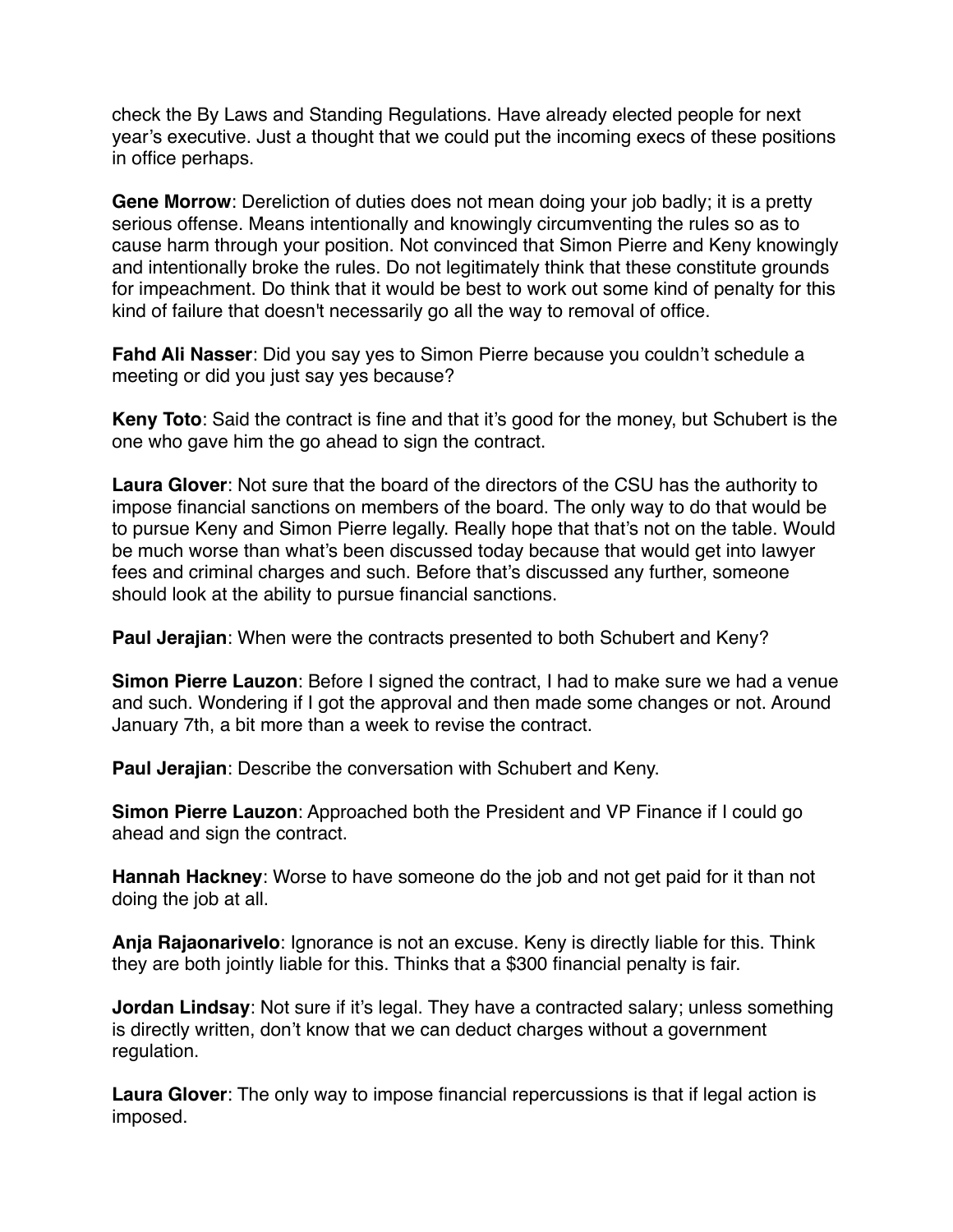**Simon Pierre Lauzon**: Council could motion for the President to dock our pay.

**Chad Walcott**: Have to make our decisions based on facts. Our emotions regarding it should not weigh on the decision making. The facts are that Simon Pierre is not a signing officer and still signed the contract that bound us to this \$30,000 expense. All the oversight provided for was by passed. Impeachment can arise of the measures breaking the By Laws and Standing Regulations, which both occurred in these instances. Fact of the matter is that he signed the contract without ever being a signing officer this year. Keny Toto is responsible for upholding the annual budget that we voted on. Being called to make a decision on whether or not they should keep their jobs. Facts presented in front of us, no one is denying these facts and that the rules were broken.

**Melissa Kate Wheeler**: Would like to remind Council of what terrible precedent it would sets if we are presented with clear breaking of the rules and choose not to do anything about it.

**Stefan Faina**: Would like to stress that there is a lot of rationality to not having these execs resign.

**Chris Webster**: Is an option of being creative and doing something different, but I think that it is our responsibility to follow through with following the clear path. It shifts responsibility to us if we make the wrong choice.

**Paul Jerajian** calls the question for Simon Pierre Lauzon Seconded by Stefan Faina

## **VOTE**

All in favour of calling the question: 9 Oppositions: 0 Abstentions 4 **Motion passes** 

## **VOTE**

All in favour of requesting the resignation of Simon Pierre effective immediately: 7 Against: 6 Abstentions: 0 **Motion passes** 

**Chad Walcott** calls the question for Keny Toto Seconded by Paul Jerajian

## **VOTE**

All in favour of calling the question:10 Oppositions: 0 Abstention: 3 **Motion passes**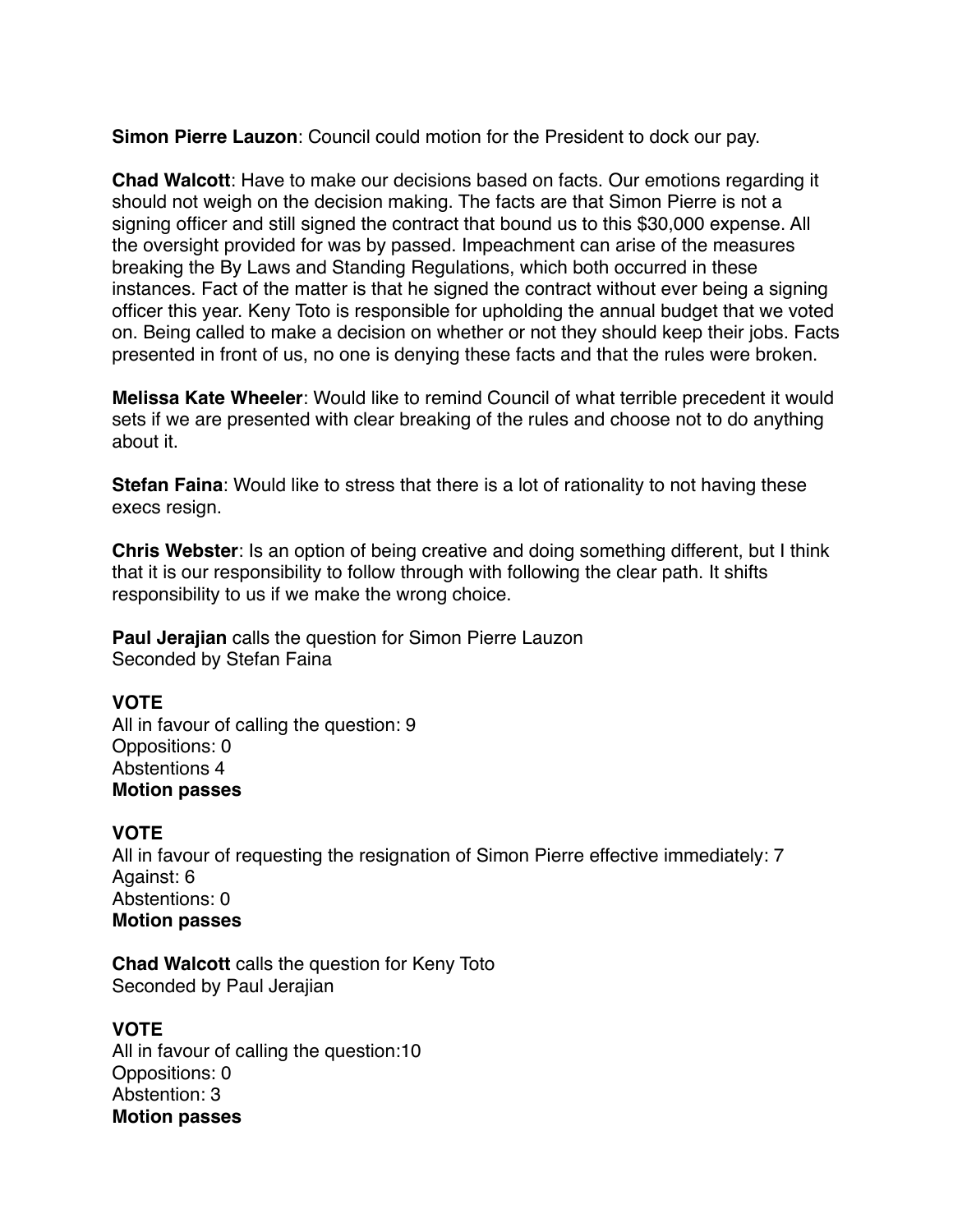## **VOTE** All in favour of Keny's resignation: 10 Oppositions: 1 Abstention: 2 **Motion passes**

Paul calls for the orders of the day

## **F) Maclean's Magazine - Steubenville**

**Paul Jerajian** moves to take a 10 minute recess Seconded by **James Vaccaro** 

**VOTE** All in favour: 4 Oppositions: 2 Abstentions: 2 **Motion passes** 

**Hannah Hackney**: Maclean's is read by 2.4 million people. Barbara Amiel wrote an article called "Landmines in our Sexual Landscape." Created a petition asking Maclean's to issue a public apology. We at Concordia and Montreal have a history of upholding rights and have a large LGBTQ population. Would like to circulate the petition around.

**Gonzo Nieto** recommends that an exec include the petition and article in the next CSU newsletter

**James Vaccaro** calls for the order of the day

## **G) Annual General Meeting (Tuesday, April 30th)**

**Andrew Roberts**: AGM April 30th at 1 o'clock in the CSU Lounge

**Chad Walcott** moves to ratify the CSU's AGM on April 30th Seconded by **James Vaccaro**

**VOTE**

All in favour: 9 Abstentions: 2 **Motion passes** 

## **H) Office Closure**

**Andrew Roberts**: Anything CSU online-related, servers will be down Friday 8 am until hopefully Monday 8 am. IT infrastructure going on.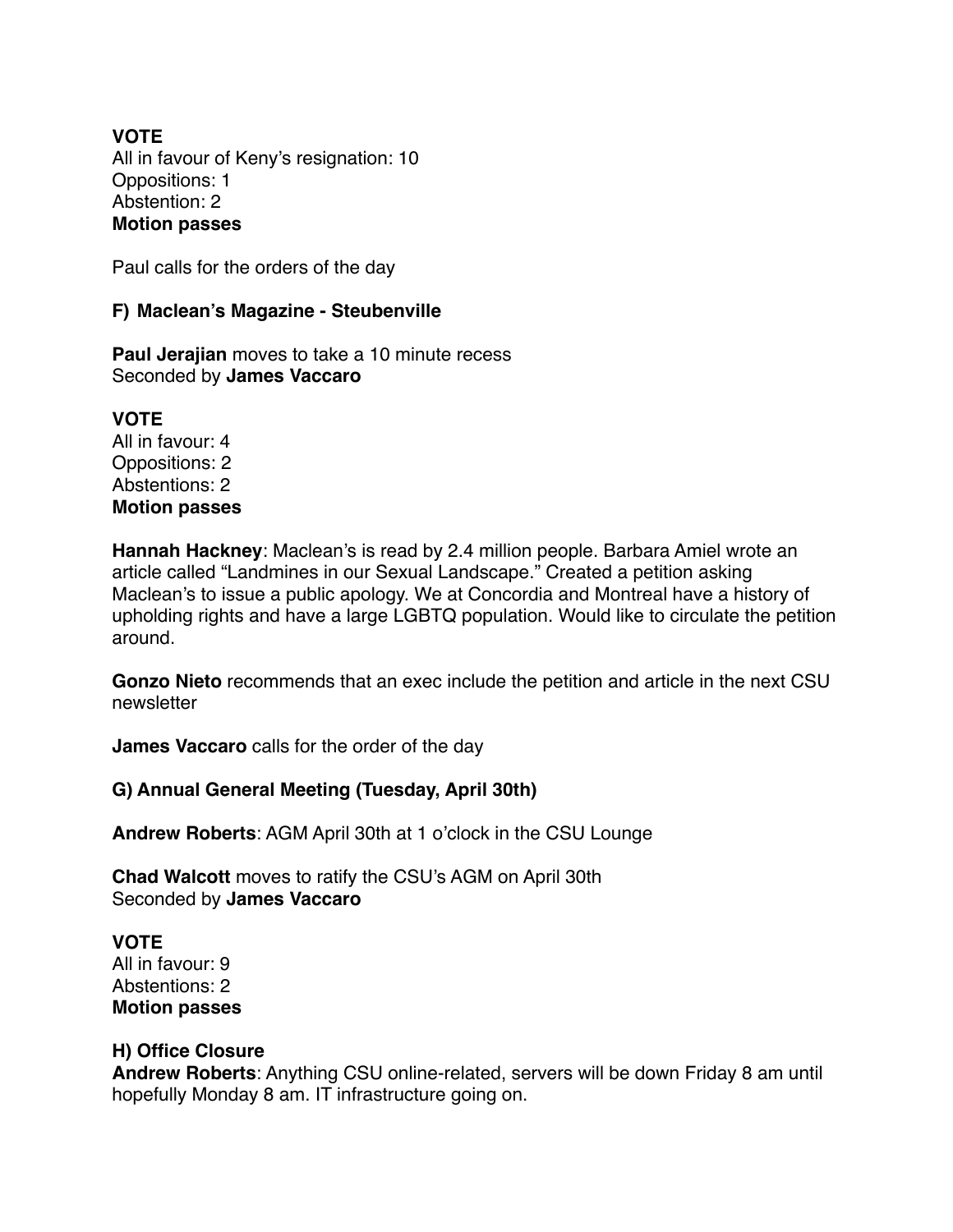# **I) Innovation Committee (Ad-Hoc)**

**Gonzo Nieto** calls for the orders of the days

## **J) Board of Director's Insurance A) Acquire (VP Finance)**

**Chris Webster** moves to have the VP Finance purchase Board of Director's Insurance, or to provide documentation of the Board Insurance Policy currently in effect (in consultation with the CSU Financial Committee, and the CSU's Business Manager or equivalent)

**Andrew Roberts**: Already have Board of Director's insurance.

**VOTE** All in favour: 10 Oppositions: 0 Abstentions: 2 **Motion passes** 

# **B) Maintain & Guarantee (Policy Committee)**

**Chris Webster** moves for Policy Committee to create a policy, mandating a Board Insurance policy is always active in the future.

**Chad Walcott** moves to postpone this motion indefinitely Seconded by **Chris Webster** 

# **VOTE**

All in favour: 7 Oppositions: 1 Abstentions: 4 **Motion passes** 

# **K) Elections**

**Fahd Ali Nasser**: One of the first times we had uncontested elections. Finds that the student involvement is at an all time low. Thinks the next exec should try to get the students more involved.

**Gene Morrow**: Hear you loud and clear. Pretty disturbed and disappointed that we were running unopposed. Council will still be getting a full report from the CEO. Deeply share your concerns.

**Paul Jerajian**: Debates were poorly advertised. Loyola one was not broadcasted. Could see why people would want to stay home and watch the debates.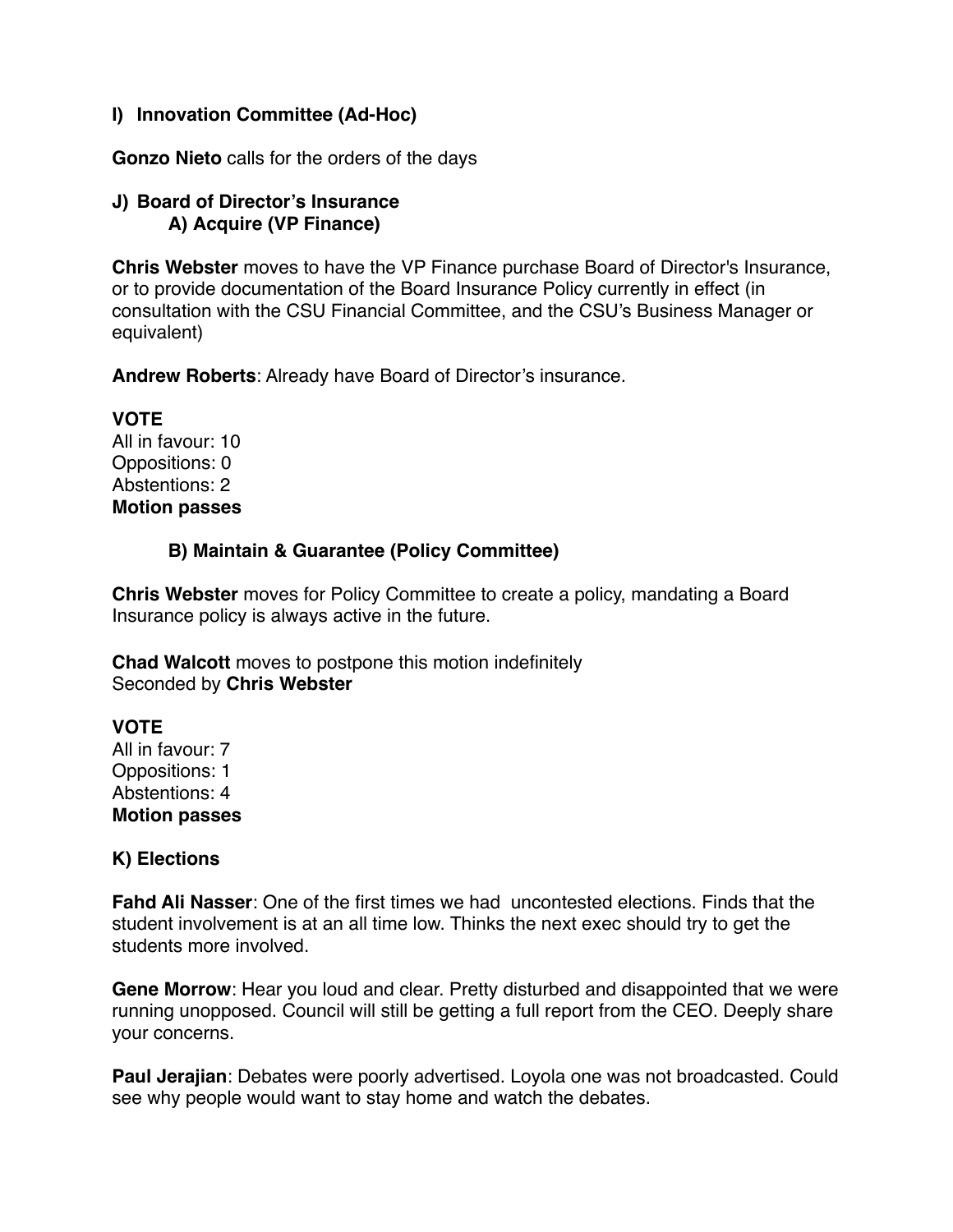**Chuck Wilson**: Most people run out of spite. People will run to change things. Only way to do effective marketing is giant posters.

**Scott Carr**: There is no one with any marketing knowledge working on the advertising.

**Andrew Roberts** calls for the orders of the day

### **L) Fine Arts**

**Fahd Ali Nasser**: A bit surprised that no one from Fine Arts ran for next year's council.

**Erika Couto**: We're also surprised. A lot are too busy to run. Definitely is interest, care about FASA and the CSU link. Have one candidate for sure that is going to run in the By Elections.

**Katrina Caruso**: Thinks it is an issue of representation and getting the CSU back in the classroom. Fine Arts students are typically not the ones to go out and party, type to have vernissages and film screenings and conferences. Why student at large didn't run. Most people I know are graduating. Will be working with Fine Arts students to get them to run.

**James Vaccaro** calls for the orders of the day

#### **M) Requisitions**

**Fahd Ali Nasser:** Requisitions are supposed to take 10 business days. Mentioned there was one from October. Same club gave one in January and they still haven't gotten their requisition. Why are they taking so long?

**Andrew Roberts**: Isn't a trend that occurs. This is a specific situation. Not something that happens regularly.

**James Vaccaro**: Requisitions for the elections?

**Andrew Roberts**: Don't know.

### **9. Question Period**

**Chad Walcott**: Student Life budget line is broken. Orientation budget line is 34% over. New York Trip with banquet coming up. Wondering why we're holding events after the school year is over?

**Stefan Faina**: Budget may not be fully updated.

**James Vaccaro**: Doesn't think the New York trip is happening.

**Paul Jerajian**: Do you know what you will do with the two vacant exec positions?